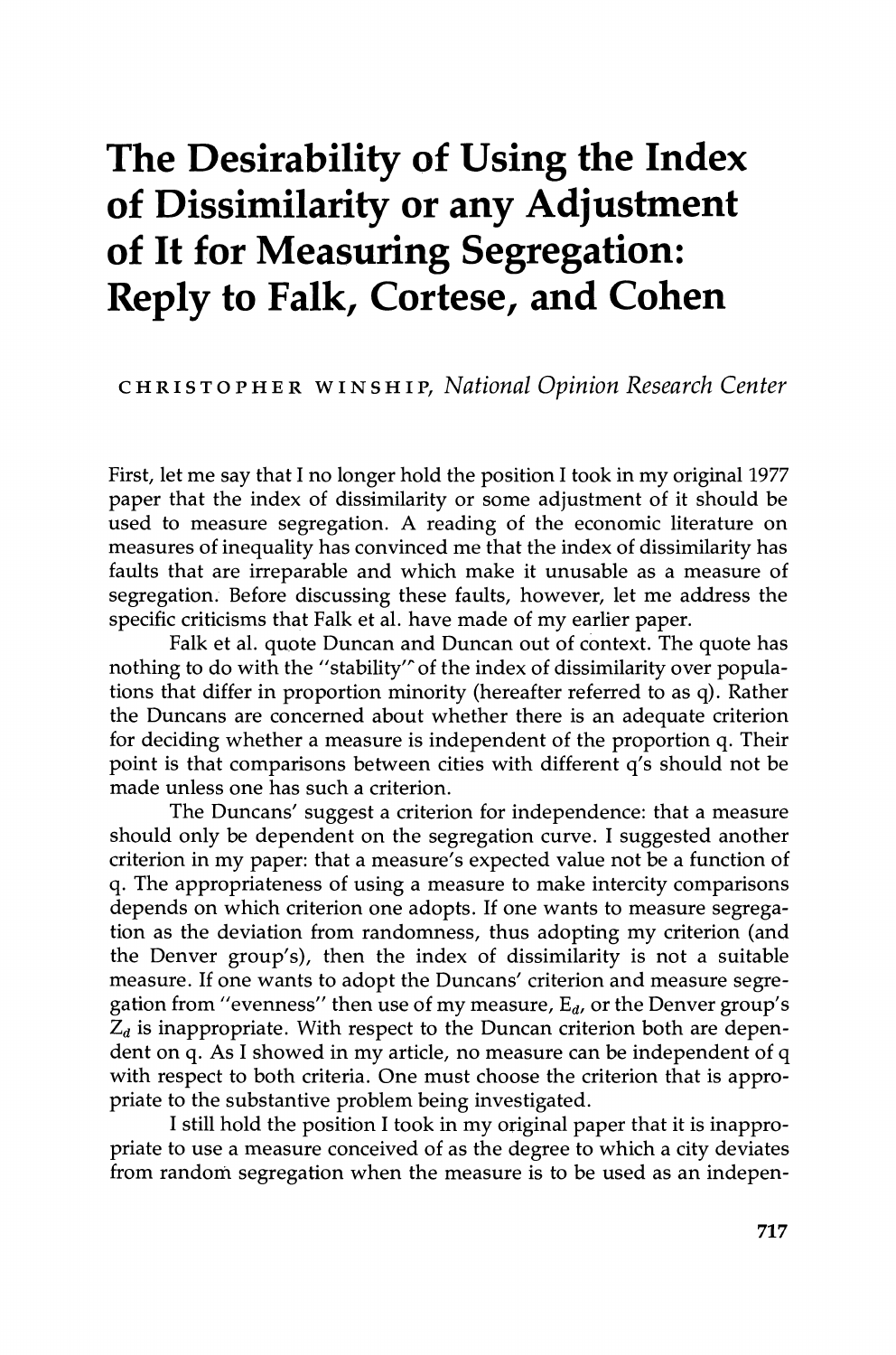dent variable.  $Z_d$  and  $E_d$ , I would argue, should only be used as dependent **variables.** 

**Falk et al. criticize my paper because the measures I suggest do not take account of the importance of the differing numbers of people in the areal units of a city. They are right in being concerned about this issue. It is not clear, however, that they have shown that use of my measures leads to substantially different results than theirs.** 

**They conclude that the differences they find between the measures in the analysis of actual data are greater than the predicted theoretical differences. Is this important? I would argue that the important question is whether the rank orderings of cities derived from the different measures are highly correlated. One might also be concerned about whether the specific values assigned to the cities are highly correlated. If one measure is not close to being either a monotonic or linear transformation of another, then we have reason to worry. From Falk et al.'s comment it is impossible to tell whether they have found discrepancies of this sort.** 

**As I stated above, I no longer hold the position that it is desirable to use the index of dissimilarity or some adjustment of it as a measure of segregation. My reasons are several.** 

**First the index does not satisfy a very basic principle. I call this the exchange principle: If two families exchange houses so that each is moving to a block that has a greater proportion of the other race than the block they came from, then segregation is reduced. Necessarily, the two families must be of a different race. This exchange principle would seem to be basic to any notion of what it means to reduce segregation.** 

The index of dissimilarity (as well as  $E^d$  and  $Z^d$ ) does not satisfy this **principle. The index will only change if exchanges are between families who are in blocks that are disproportionately (relative to the composition of the city) composed of members of their own race. Suppose, for example, we have a total of four blocks in a city, of equal size, that are respectively 100, 60, 40, 0 percent minority. Assume that we exchange families so that the blocks are now 80, 80, 20, 20 percent minority. Segregation has been decreased according to the exchange principle. The index of dissimilarity, however, is the same for both distributions.** 

**This property of the index of dissimilarity (and of other measures based on it) has another undesirable implication. The index is equally sensitive to all exchanges that lower the index. Consider another example. Assume that we start with the initial distribution of families described above. Take two situations, in each of which 10 percent of the families exchange houses. In the first situation families exchange houses so that the blocks are now 90, 60, 40, 10 percent minority. In the second situation families exchange houses so that the blocks are now 100, 50, 50, 0 percent minority. The index of dissimilarity would indicate that segregation had decreased by the same amount in both sets of exchanges. I, for one, would**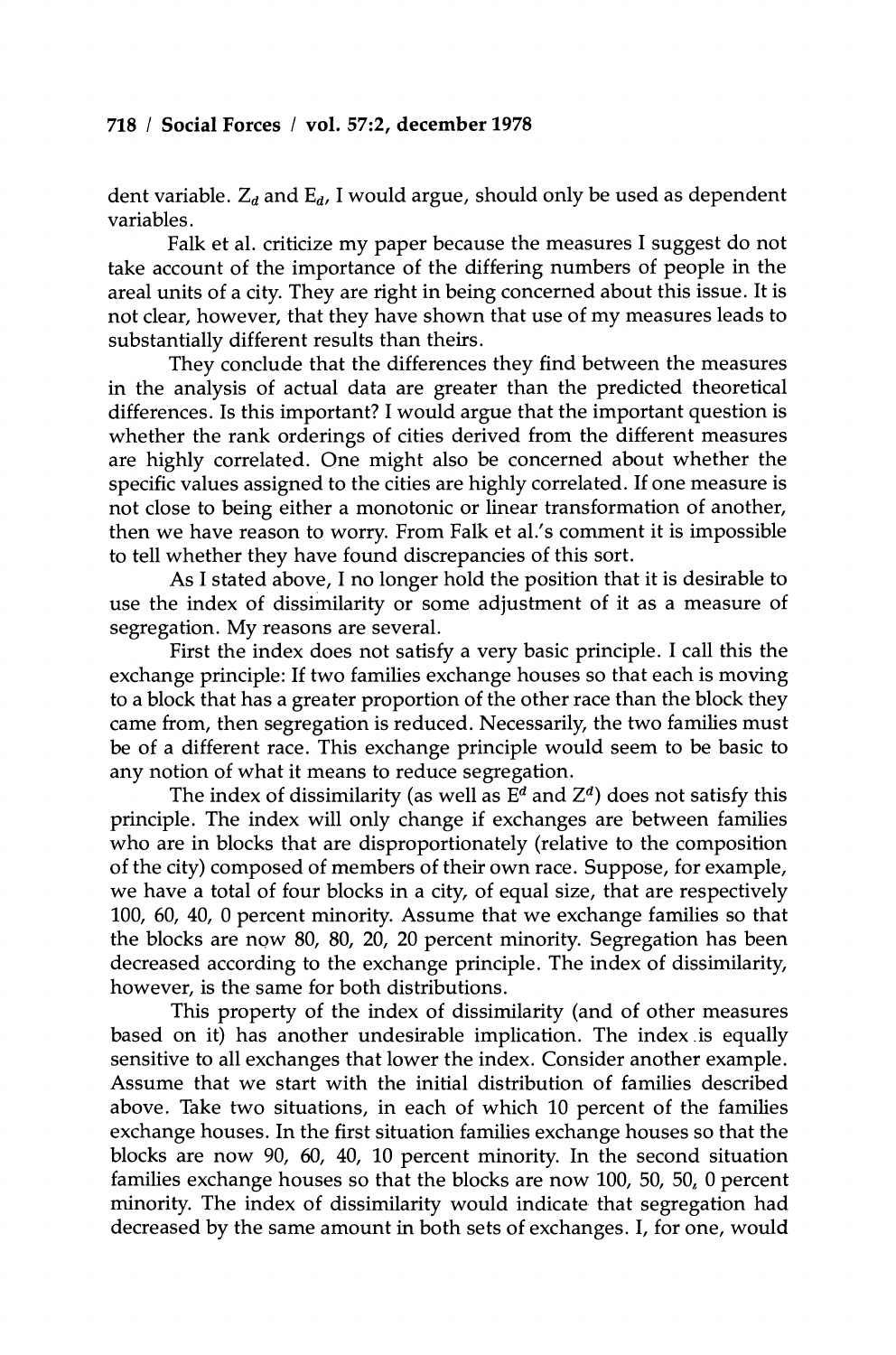**argue that segregation had been decreased considerably more by the first set of exchanges than by the second. Introducing blacks and whites into blocks that had none before is considerably more significant than making two blocks that are nearly integrated completely so.** 

**There is a more general problem with the index of dissimilarity and with other indices of segregation. Most of us would probably want to use an index that ordered populations in the same manner as the segregation curve. If the segregation curve for one population is never below that of another and is somewhere above, then the index should indicate the first population is less segregated than the second. This idea is just a translation of the familiar Lorenz criterion. The segregation curve criterion is identical to the exchange principle when we have populations with the same number of majority and minority families, the same number of areal units, and the areal units are of equal size.** 

**If the segregation curves cross, however, what grounds do we have for deciding which distribution is more segregated? The index of dissimilarity (and its adjustments) provides one answer, but many other measures which satisfy the segregation curve criterion (which the index of dissimilarity does not) would give different results. In fact, if we have two segregation curves that cross it is always possible to find two measures satisfying the segregation curve criterion that rank the two populations differently.** 

**Whether segregation curves cross frequently is an open question. For the Lorenz curves of income distributions, evidence suggests that they cross more often than not (Schwartz and Winship). If this is the case for segregation curves then using the index of dissimilarity will produce results that are highly dependent on having chosen this measure rather than another.** 

**Duncan and Duncan point out that the problem of measuring segregation is closely related to the problem of measuring inequality. A considerable literature has developed in economics since 1970 that has examined the problem of how to measure inequality. Most of the articles have appeared in the Journal of Economic Theory. Sen's book provides a comprehensive overview of the problems and issues discussed prior to 1974. Schwartz and Winship also provide an introduction to the literature.** 

**This literature is of great relevance to researchers interested in the problem of measuring segregation. Most of my comments on the index of dissimilarity come from my reading of that literature. The main implication of the literature is that the problems of developing a measure or measures of segregation are much greater than had been previously appreciated and go well beyond the issues that have been raised by the Denver group. Space prohibits me from discussing these problems further. An examination of this literature, however, is well worth the time of any researcher who is interested in the problem of how to measure segregation.**